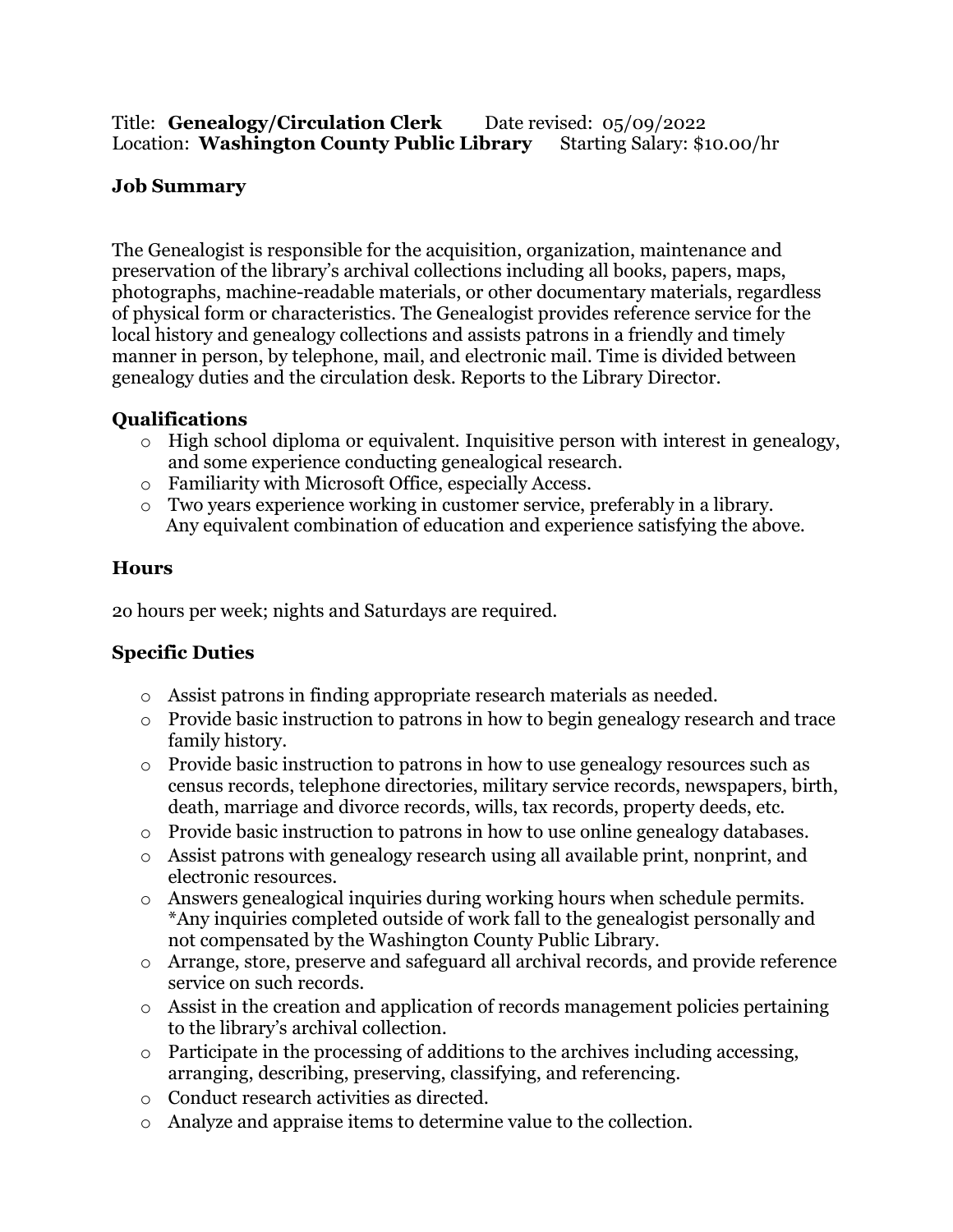- o Actively seek items to add to the collection based on significance to local history.
- o Prepare finding aids such as indexes, guides, and bibliographies in both print and electronic formats.
- o Preserve, repair, and store items in the collection in accordance with professionally accepted standards and practices, as requested by the Director.
- o Establish good relationships with local historical societies and other genealogical groups.
- o Stay informed about issues, trends and news affecting genealogy, local history, and archival methods. Attends conferences, workshops, and/or classes to meet certification requirements. (three [3] hours training)
- o Writes correspondence for donated genealogical materials.

## **General Duties**

- o Maintains good relations with public and staff.
- o Sorts, alphabetizes, shelves, files, and retrieves library materials.
- o Maintains order and neatness in the collection.
- o Alphabetizes, files, and performs clerical tasks with neatness and precision.
- o Follows procedures consistently.
- o Provides users with general information about library services directing them to other personnel as needed either in person or on the telephone.
- o Assists patrons with library equipment and related software (i.e. copier, microfilm reader/printer, computers, Internet, etc.).
- o Applies library rules and regulations.
- o Answers directional and basic reference questions.
- o Operates office and automated equipment.
- o Assists with opening and closing procedures of the library.
- o Maintains neat and orderly public areas throughout the library.
- o Registers new users through computer system.
- o Calls patrons regarding requested materials.
- o Explains interlibrary loan service and takes requests.
- o Provides reader advisory service and assists users with catalog.
- o Fills out Talking Book forms for potential patrons.
- o Works scheduled shift at the circulation desk.
- o Mends library books and materials; arranges shipment to bindery if needed along with other staff member.
- o Processes material after cataloguing.
- o Orders Bi-Folkal kits from KDLA when requested.
- o Participates in meetings as required.
- o Attends in-service workshops, meetings and conferences as appropriate.
- o Consistently presents Washington County Public Library and its services in a positive manner.

Performs other duties as assigned.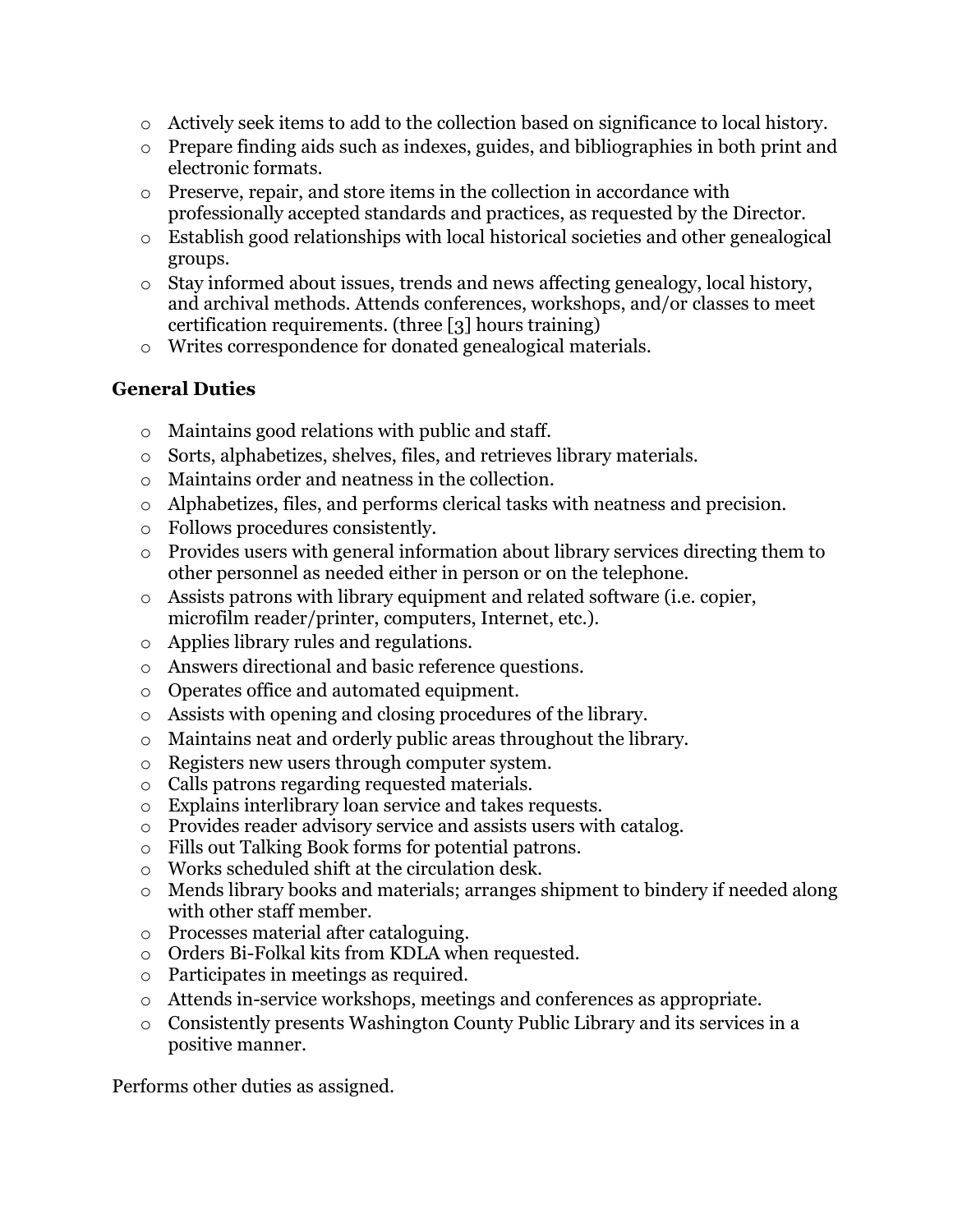### **How to apply**

Please read the complete job description carefully, and submit the following:

- o A completed Washington County Public Library Application for Employment;
- o Current resume.

The complete application packet is available from:

- o Online at https://wcplky.org/
- o Washington County Public Library, 333 West Main Street, Springfield.
- o Or by calling 859-336-7655 or emailing [director@wcplky.org](mailto:director@wcplky.org)

Complete application packets should be addressed to Shaun Whiteaker, Director:

Washington County Public Library 333 West Main Street Springfield, KY 40069 director@wcplky.org

*The Washington County Public Library is an Equal Opportunity Employer.*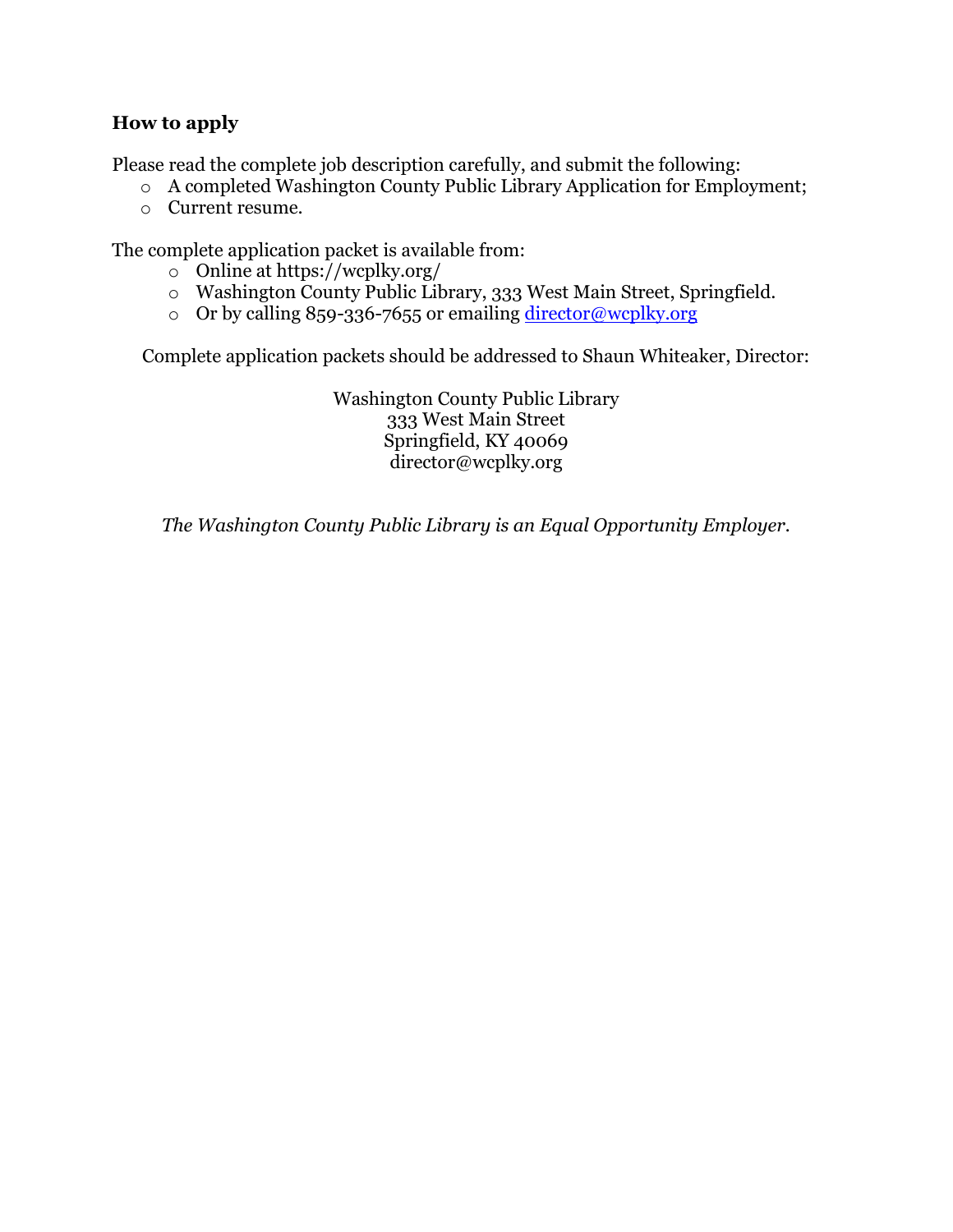# **Washington County Public Library 333 West Main Street ● Springfield, KY 40069● (859) 336-7655 https://wcplky.org**

## **Application for Employment**

Please type or print.

Identification

| <b>Last Name</b><br><b>Middle Name</b> | <b>First Name</b>        |                      |  |
|----------------------------------------|--------------------------|----------------------|--|
| <b>Street Address</b><br>Zip           | <b>City</b>              | <b>State</b>         |  |
| <b>Daytime Telephone</b>               | <b>Cell Phone Number</b> | <b>Email Address</b> |  |

**information in this application? If yes, please list name(s) below.**

### **General Information**

**\_\_\_\_\_\_\_\_\_\_\_\_\_\_\_\_\_\_\_\_\_\_\_\_\_\_\_\_\_\_\_\_\_\_\_\_\_\_\_\_\_\_\_\_\_\_\_\_\_\_\_\_\_\_\_\_\_\_\_\_\_\_\_\_\_\_\_\_\_\_\_\_\_\_\_\_\_\_\_\_\_\_\_\_\_\_\_\_\_\_\_\_\_ \_\_\_\_\_\_\_\_\_\_\_\_\_\_\_\_\_\_\_\_\_\_\_\_\_\_\_\_\_\_\_\_\_\_\_\_\_\_\_\_\_\_\_\_\_\_\_\_\_\_\_\_\_\_\_\_\_\_\_\_\_\_\_\_\_\_\_\_\_\_\_\_\_\_\_\_\_\_\_\_\_\_\_\_\_\_\_\_\_\_\_\_\_**

|                                                                                   | <b>Yes</b> | No |
|-----------------------------------------------------------------------------------|------------|----|
| Are you under the age of 18?                                                      |            |    |
| Are you legally eligible for employment in the U.S.?                              |            |    |
| Are you interested in full-time work?                                             |            |    |
| Part-time work?                                                                   |            |    |
| Can you work evenings and weekends?                                               |            |    |
| Do you hold a valid Kentucky driver's license?                                    |            |    |
| Have you ever been convicted of a felony or misdemeanor (other<br>than speeding)? |            |    |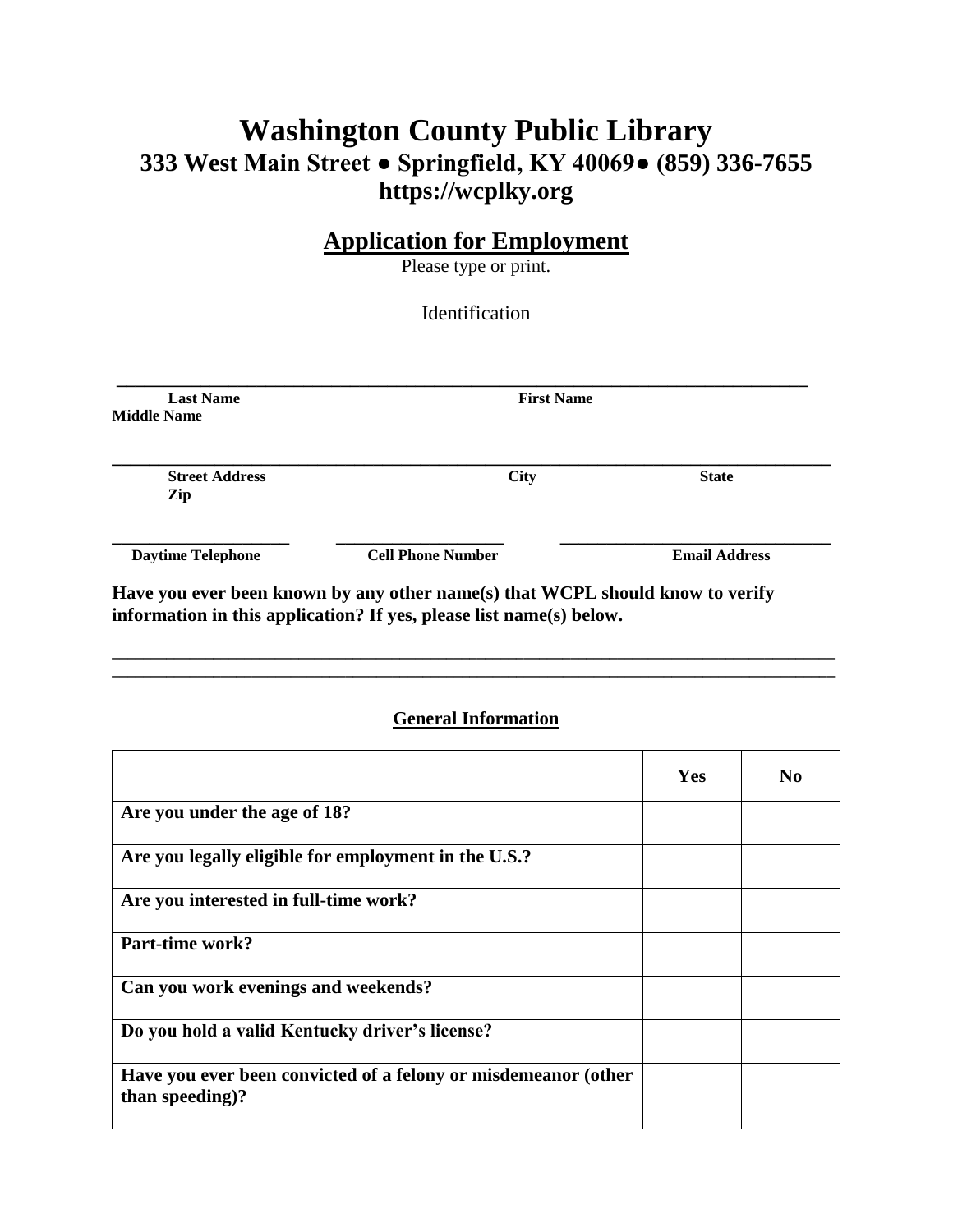**Have you ever lived outside of Kentucky? If yes, list states and dates.**

**What is the position in which you are applying?**

| <b>Training</b>                                                                                                                       | <b>Number</b><br>of Years | <b>Name and City</b>                                                                             | Did you<br><b>Graduate?</b><br>(Yes/No) | <b>Major Course</b><br>of Study |
|---------------------------------------------------------------------------------------------------------------------------------------|---------------------------|--------------------------------------------------------------------------------------------------|-----------------------------------------|---------------------------------|
| <b>High School</b>                                                                                                                    |                           |                                                                                                  |                                         |                                 |
| Business,                                                                                                                             |                           |                                                                                                  |                                         |                                 |
| Correspondence,                                                                                                                       |                           |                                                                                                  |                                         |                                 |
| or Vocational                                                                                                                         |                           |                                                                                                  |                                         |                                 |
| School                                                                                                                                |                           |                                                                                                  |                                         |                                 |
| College or                                                                                                                            |                           |                                                                                                  |                                         |                                 |
| University                                                                                                                            |                           |                                                                                                  |                                         |                                 |
| <b>Graduate School</b>                                                                                                                |                           |                                                                                                  |                                         |                                 |
| Other Courses or                                                                                                                      |                           |                                                                                                  |                                         |                                 |
| <b>Special Training</b>                                                                                                               |                           |                                                                                                  |                                         |                                 |
| Are you currently enrolled in school?                                                                                                 |                           | Yes<br>N <sub>0</sub>                                                                            | Where?                                  |                                 |
|                                                                                                                                       |                           | Special Skills, Talents and Interests: (Computers, musical instruments, design, gardening, etc.) |                                         |                                 |
|                                                                                                                                       |                           | Other information relevant to the position you would like WCPL to know:                          |                                         |                                 |
| Do you currently hold Kentucky State Certification of Public Librarians? Yes<br>N <sub>o</sub><br>If yes, what type of certification? |                           |                                                                                                  |                                         |                                 |
| <b>Expiration date:</b>                                                                                                               |                           |                                                                                                  |                                         |                                 |

## **Education**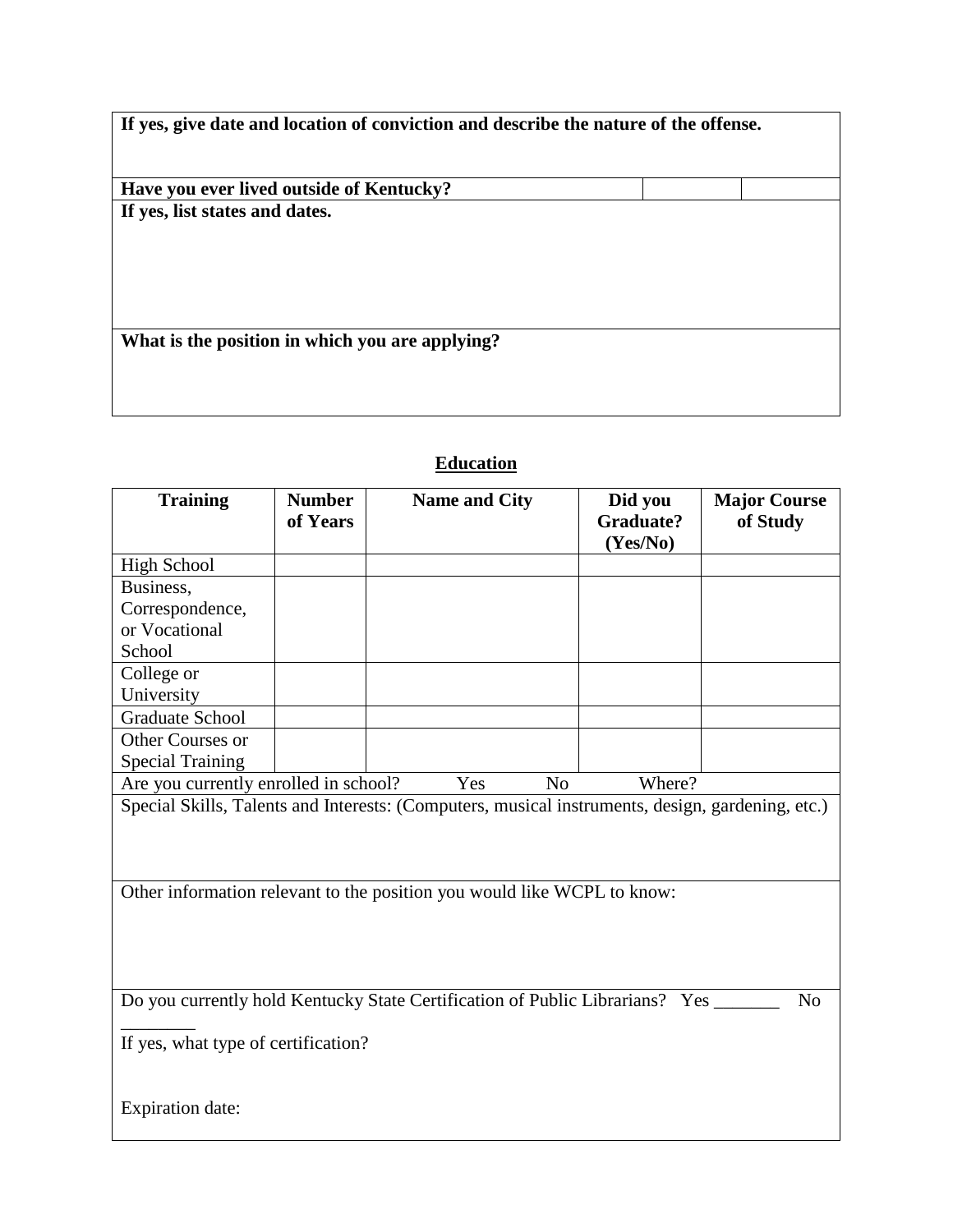# Employment History **(List most recent job first)**

| Place of Employment:                   | Supervisor's Name:   |     |  |
|----------------------------------------|----------------------|-----|--|
| Address:                               | Dates of Employment: |     |  |
|                                        | From:                | To: |  |
| <b>Position/Duties:</b>                | Reason for Leaving:  |     |  |
|                                        |                      |     |  |
| May we contact this employer? (Yes/No) | Rate of Pay:         |     |  |
| Place of Employment:                   | Supervisor's Name:   |     |  |
|                                        |                      |     |  |
| Address:                               | Dates of Employment: |     |  |
|                                        | From:                | To: |  |
| <b>Position/Duties:</b>                | Reason for Leaving:  |     |  |
|                                        |                      |     |  |
| May we contact this employer? (Yes/No) | Rate of Pay:         |     |  |
| Place of Employment:                   | Supervisor's Name:   |     |  |
|                                        |                      |     |  |
| Address:                               | Dates of Employment: |     |  |
|                                        | From:                | To: |  |
| Position/Duties:                       | Reason for Leaving:  |     |  |
|                                        |                      |     |  |
| May we contact this employer? (Yes/No) | Rate of Pay:         |     |  |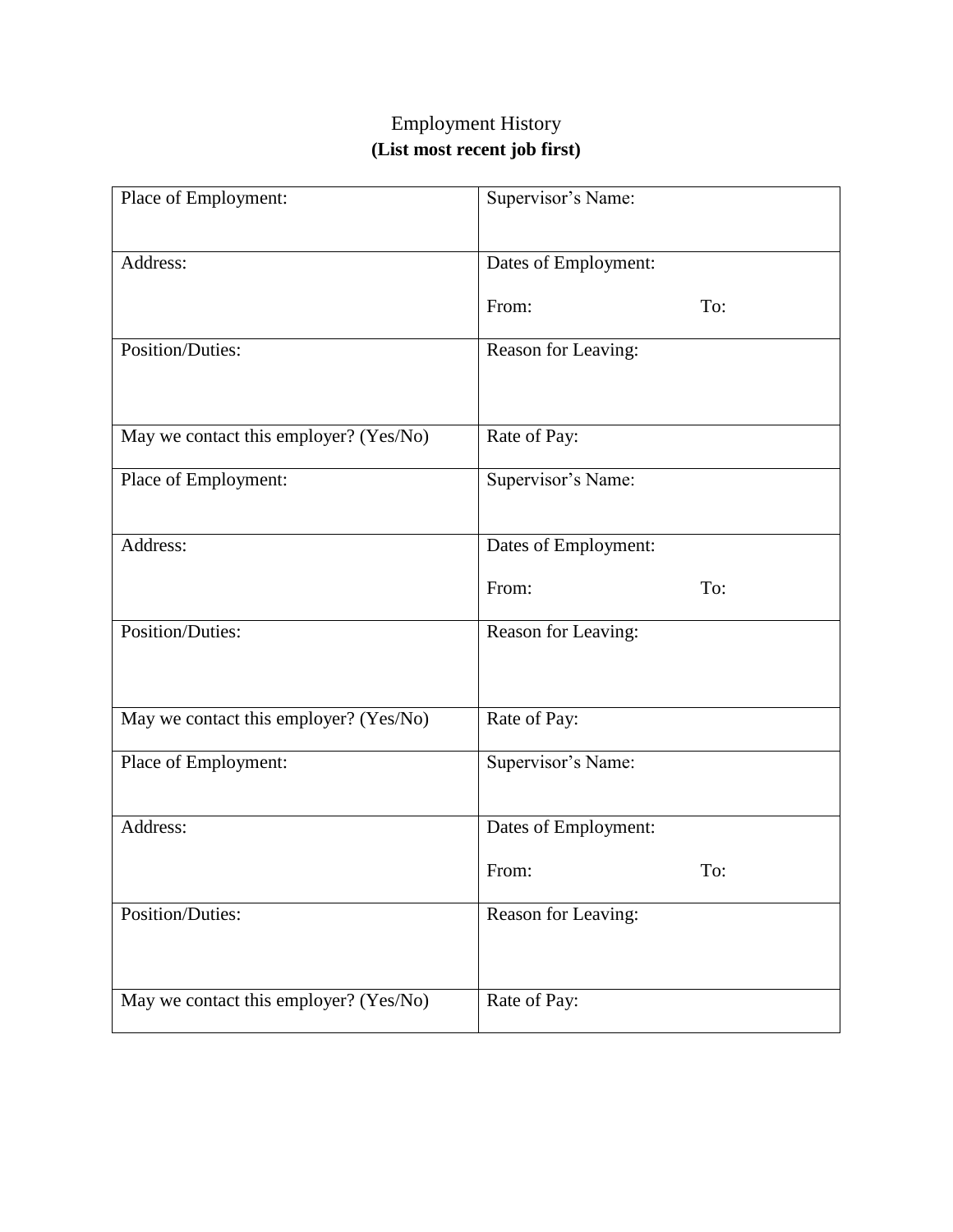#### **References** (Other than Employers and Relatives)

| Name:                  | Occupation: |                  | <b>Work Phone:</b> |
|------------------------|-------------|------------------|--------------------|
|                        |             |                  | Home Phone:        |
| <b>Street Address:</b> |             | City, State, Zip |                    |
|                        |             |                  |                    |
| Name:                  | Occupation: |                  | Work Phone:        |
|                        |             |                  | Home Phone:        |
| <b>Street Address:</b> |             | City, State, Zip |                    |
|                        |             |                  |                    |
| Name:                  | Occupation: |                  | <b>Work Phone:</b> |
|                        |             |                  | Home Phone:        |
| <b>Street Address:</b> |             | City, State, Zip |                    |
|                        |             |                  |                    |

### **Personal Response**

What do you see as the role of the public library in a small community such as Washington County?

Washington County Public Library works to maintain a friendly, helpful experience, where anyone feels comfortable asking for assistance. How do you think you will fit into this environment?

I certify that the statements made by me on this application are true, complete, and correct to the best of my knowledge and are made in good faith. I authorize you to make such investigations and inquiries of my personal and/or employment history as may be necessary in arriving at an employment decision. I hereby release employers, schools, or person from liability in responding to inquiries in connection with my application. In the event of employment, I understand that false or misleading information given on the application or in the interview(s) may result in my discharge. I understand, also, that I am required to abide by all rules and regulations to abide by all rules and regulations of the Washington County Public Library.